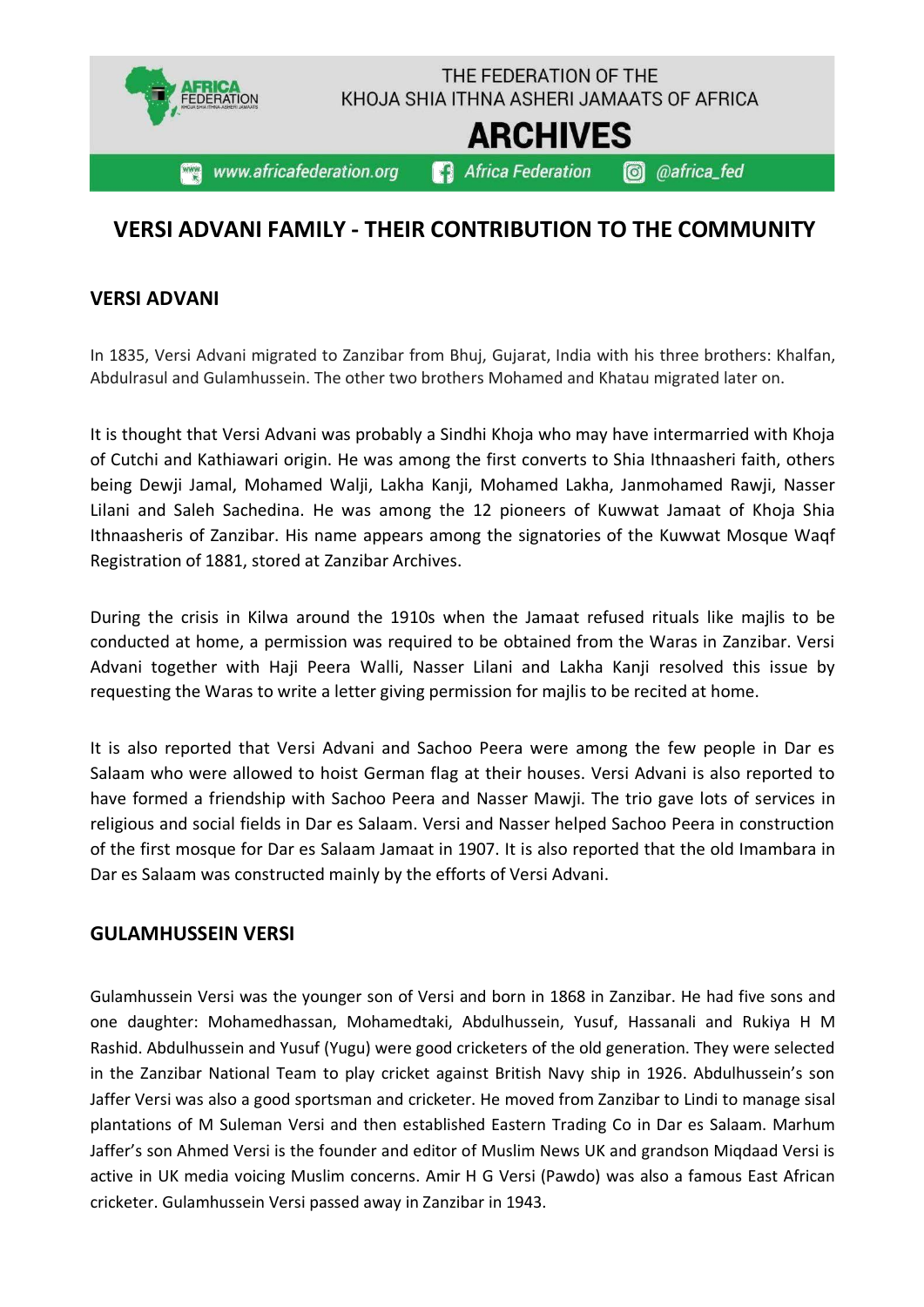#### **SULEMAN VERSI**



**Suleman Versi 1856-1910**

Suleman Versi was born in 1856 in Zanzibar. He was a well-known businessman, an importer and exporter believed to be trading with the Middle East and India in multitude of items including spices. It is believed that he was a Wazir or a member in the Elders' Council of Sultan Barghash of Zanzibar. He was once deported from Zanzibar by the British because he advised the Sultan against giving some concessions to the British.

Suleman Versi was a very rich merchant. The family had crockery made by Royal Doulton of Britain with the inscription "Made for the family of Suleman Versi" written underneath the ceramic bowls and plates. It is believed he had uniformed waiters serving each guest at the huge dining table at his home. Also, every morning he was presented a silver tray with a choice of dresses to wear.

It is further believed that Suleman Versi lost a big shipment at sea causing him a great loss. Once while in Mumbai he could not look after his horse and carriage and got it run over the cliff.

It is said that Suleman donated towards the establishment of graveyard (Chungani) in Dar es Salaam, the plot being donated by the Sachoo Peera family. He also helped in the establishment of Kuwwat Jamaat in Zanzibar politically and financially. Suleman Versi together with Dewji Jamal, Mohamed Walli Dharsi, Saleh Chagpar and Peera Hirji were trustees of "Remtulla Tejani Musafarkhana'' which was opened in 1901 in Zanzibar. In 1907, Suleman Versi was one of the 10 Jamaat elders who signed on the citation given to Murabbi Shariff Jiwa Surti who travelled from Madagascar to reconcile the Hujjat and Kuwwat Jamaats of Zanzibar. Others being Saleh Mohamed Hassan, Remtulla Allarakhia Tejani, Jaffer Hameer, Sheriff Dewji, Walli Khatau, Mohamed Walli Dharsi, Ismail Sumar, Hasham Alibhai and Jaffer Alloo.

Suleman Versi passed away 110 years ago on 30 June 1910 while on a business visit to Mumbai from Zanzibar. He is buried at Mumbai Arambagh. The epitaph on his grave says "Jangbarwalla". Suleman was a great friend of Marhum Dawood Haji Nasser, a prominent community personality and a famous businessman of Mumbai. According to the gravekeeper of Arambagh, the family of Haji Roshanali Dawood Haji Nasser had been taking care of the grave.

Apart from Zanzibar, Suleman Versi also had business in Lindi. The German Colonial Handbook 1908 mentions "Suleman Versi & Co." as an Indian firm, resident in Lindi in 1908. It is believed that this business was a shop run by the third wife of Suleman Versi, Jetbai (Zaitunbai) Mohamed Sajan who lived with her three young children Abdulrasul, Raza and Saleh. Jetbai also had two daughters: Sherbanu Mohamedraza Rashid Nathani and Zainab Mohamedali Ali Nathoo.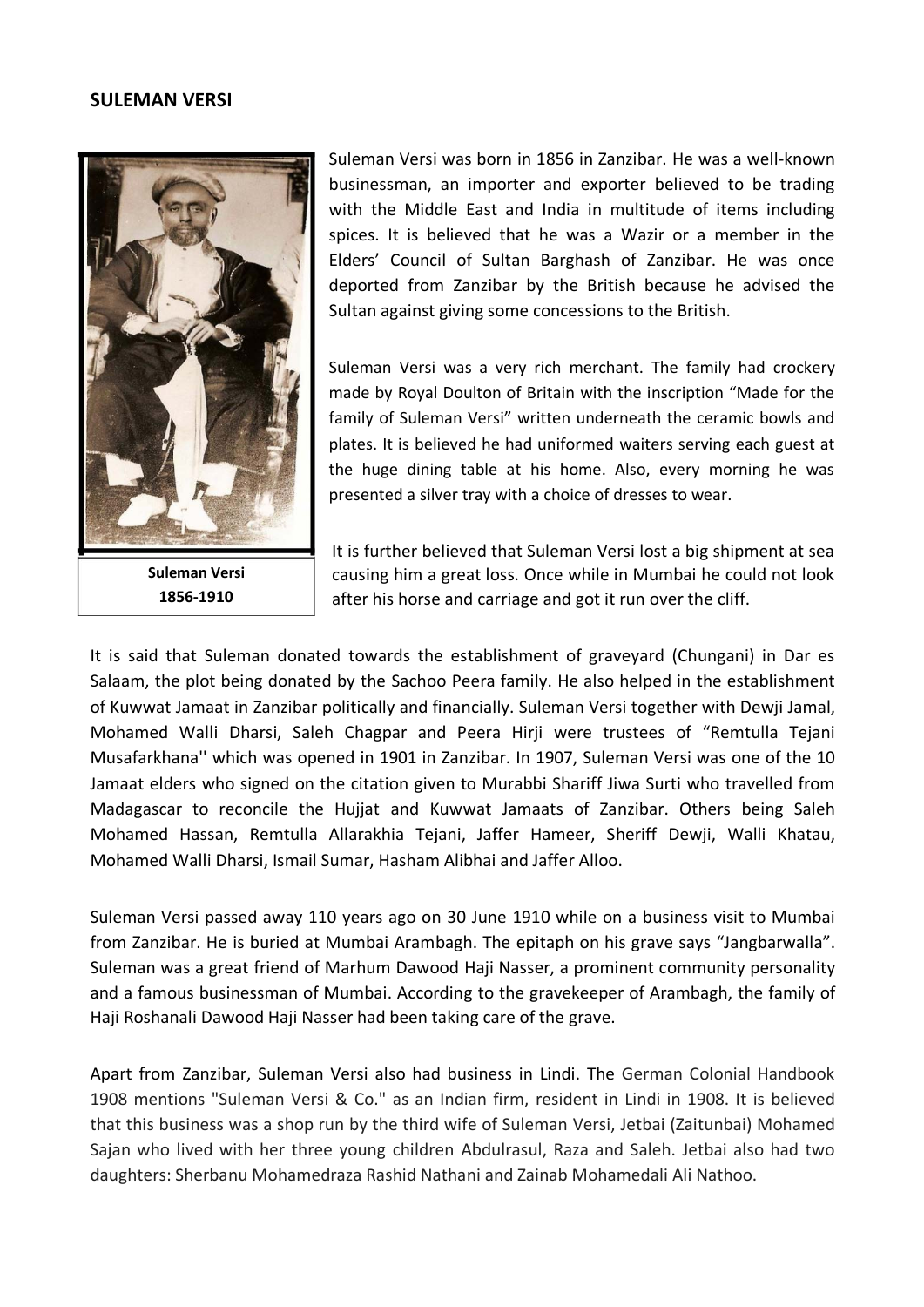Suleman's first wife was Maryam Mithani, mother of Kassamali, Mohamedali, Sakina Mohamedrafiq Abdulla Kanji and Rehmat Ali Sachoo. His second wife Sakina Remtulla Kanji had one daughter: Fatma Esmail Hasham Alloo.

#### **SONS OF SULEMAN VERSI**



Suleman Versi had 5 sons. Not much is known about his son Mohamedali, who was also a student of Mulla Muhammad Jaffer (father of Mulla Asgharali M M Jaffer). Mohamedali had three children Abdarab, Ahmed (Hamdu) and Khairun Abdulkarim J Dewji. The second son Kassamali passed away in 1935 while returning from Hajj and was buried at sea. The other three sons Abdulrasul, MohamedRaza and MohamedSaleh opened the famous AFRA at Dar es Salaam.

Marhum Abdulrasul Versi was an importer/exporter and trader in Farm Equipments in Dar es Salaam with a branch in Tanga. Among his sons are Marhum Roshanali A. Versi, who was a councillor in the City Council of Dar es Salaam. Bashir Versi was a lawyer in Dar es Salaam who later migrated to Toronto. He is currently Honorary Secretary of Sajjadiyya Trust, Crescent Village Trust and two housing corporations which provide subsidized housing to members of the community. Sajjad Versi is a retired engineer resident in Australia and had been involved in children's charity program. Currently, he is President of an NGO involved in several development projects in Horn of Africa. Kurban Versi obtained a Bachelor's degree in Education at University of Dar es Salaam after which he taught A Levels at Shinyanga and Pugu Secondary Schools from 1968 to 1971. He later migrated to Canada where he is doing accountancy. He was on the editorial board of Al Huda, official magazine of ISIJ Toronto. Mohamed Versi, grandson of Abdulrasul, owns a large construction company in Dar es Salaam.

Marhum Saleh Versi was Zanzibar Manager of TOM (Dutch Trading Co). After retiring in 1951 he ventured into the sisal business at Lindi. Meanwhile TOM also opened their branch in Lindi. They purchased a building owned by Saleh bhai and turned it into their office and warehouse.

Alhaj Husseinali Manekia (Motabha) of Orlando recollects that as a 16-year-old in 1948 he travelled to Lindi from his home town of Kilwa to look for a job. Salehbhai saw him at Fajr Namaz and got him a job the same day at TOM under the supervision of the Manager of Merchandise Dept, Mohamedhussein Pirmohamed (Bhoro Bhim).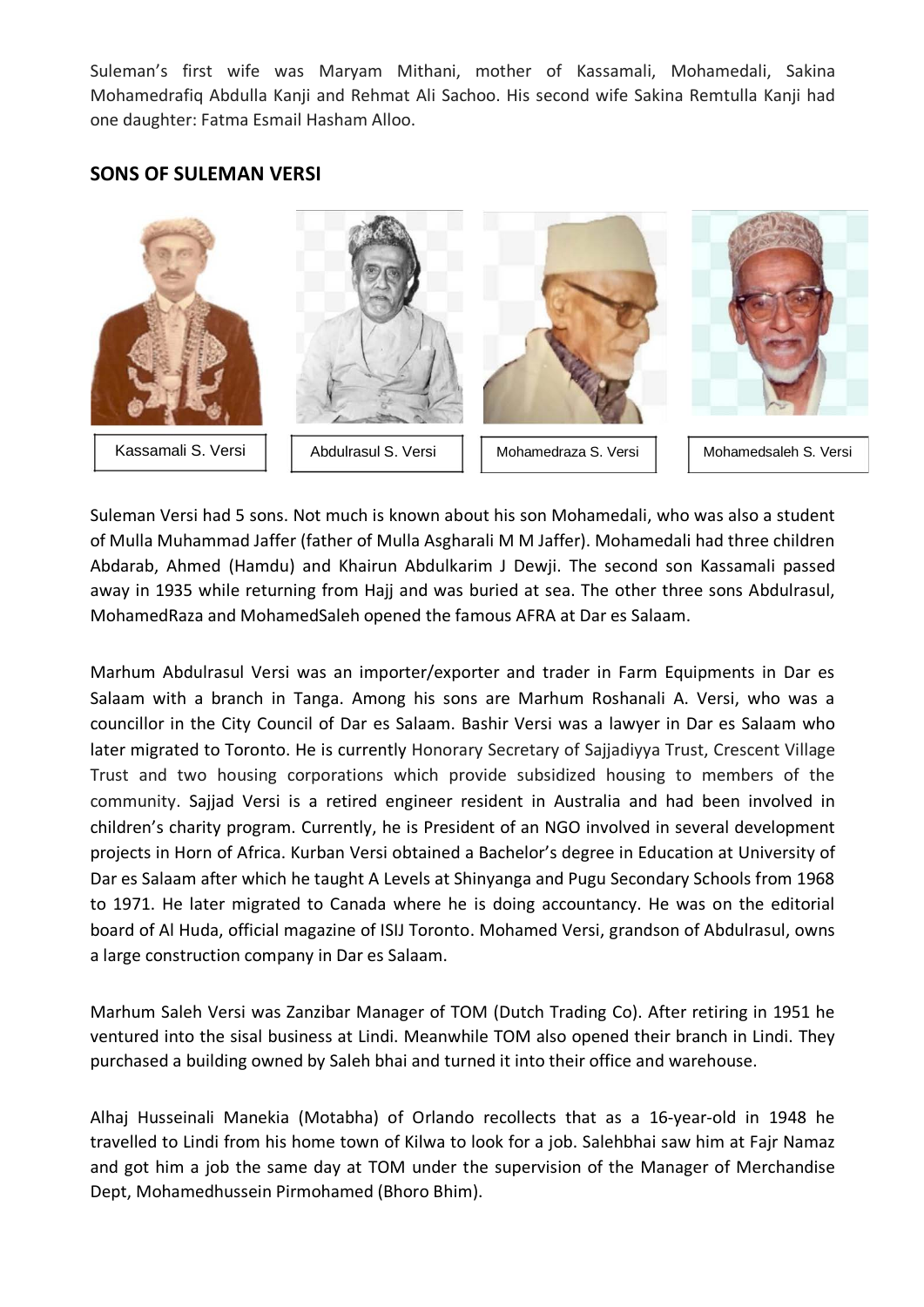The company of M Suleman Versi had branches in Zanzibar, Dar es Salaam, Lindi and Songea. Salehbhai had purchased two sisal plantations - one at Mkoe and one at Rushungi - about 42 miles from Lindi. Sisal business was at its peak those days. Salehbhai was an excellent businessman and a very busy person. He was smartly dressed, many times with a tie, and a very humble person. He travelled a lot. During flights, he carried his typewriter - a laptop of those days! As a student in Iringa, I remember once having written him a letter and the reply was, to my amazement, typed in an aerogramme with a business letterhead! I did not expect to be treated like a businessman as my letter was just a simple letter to a grand uncle.

The sisal plantations owned by Marhum Saleh Versi flourished and the plantations had their own sea port called Rushungi through which sisal was shipped out for export overseas. Some sisal was being transported from Mkoe to Lindi port through Fazal Ladha Dinani transporters. During his stay in Lindi Salehbhai was able to own several properties which include the Tanesco House (glass house) and U-shaped building opposite the post office.

During my school holidays in August 1968, I accompanied Marhum Saleh and his son Aunali to Mkoe sisal farm for 3 days. I was amazed to see a colonial mansion in a jungle. I was more amazed to see that during breakfast there would be a smartly dressed cook bringing in different kinds of fruits, forks and knives and spread table mats. I had never known of such breakfast before. Felt a bit of 'mshamba'.

His son, Aunali Versi (now in Orlando), had taught me driving in Lindi. This must be done at 6 a.m. as per his wishes. During our Sisal farm trip, he gave me his Land Rover to practise driving at Mkoe beach, showed me the hippo population at Lake Mkoe, the sisal factory and a workshop. Aunali was a top cricket player in Lindi representing his school for matches in Dar es Salaam.

#### **KASSAMALI SULEMAN VERSI FAMILY**



Kassamali Suleman Versi had four children: Yusuf, Mohamedtaki, Mohamedhussein and Nargis H R Bhalloo.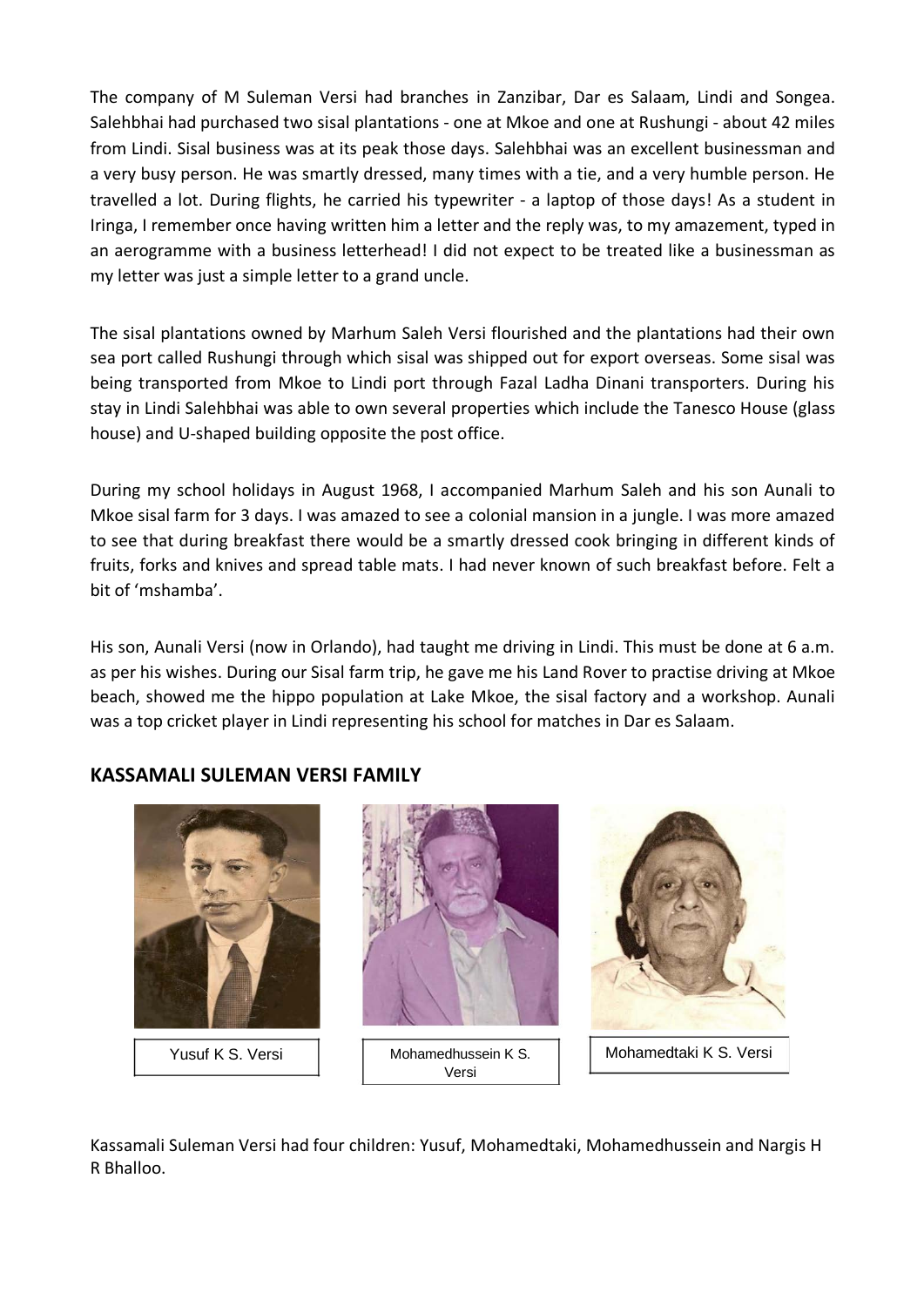Marhum Yusuf (Yuka) was an expert in legal matters and helped a lot of people in obtaining legal documents. He worked at the advocates Wiggins & Stevens. He also worked as Zanzibar Manager of the company of M Suleman Versi. Two of his daughters served our community in Dar es Salaam as headmistress in Union Nursery School: Mrs Marzia Bhalloo and Mrs Batul Jaffer.

Marhum Taki Versi joined civil service in Zanzibar in 1925. In 1946 he joined the firm of M Suleman Versi in Zanzibar and in 1949 he was transferred to Songea. Later he joined the Dinanis as an accountant at Songea and Lindi. He was an extremely friendly and jolly person and liked children. He was my grand uncle who gave me the nickname of Abululu - and he was the only person who called me by that name. The Dinani children and in fact the whole town of Songea knew him as "Jomba Taki" as he was the maternal cousin of their mother Zehrabai Dinani. He took part in Songea Jamaat activities like the school, madressa and Jamaat programs. As a school board member, he was very particular about student discipline. During an elaborate multilingual Jamaat program "Yadgare Murtazavi" held in the month of Shaaban in 1957 he gave a welcome address and recited Qasida in Urdu. In January 1969, I had taken a 3-day bus trip from Lindi to join Form 5 at Mkwawa High School, Iringa with overnight stops in Tunduru and Songea. During my overnight stop at Songea, Jomba Taki put his foot down and told me there was no way I could continue with this arduous journey. Instead he arranged for me to travel by air from Songea to Iringa. My friend Aliraza Rajani was also on the same plane going to Dar es Salaam where he was joining Form 5 at Tambaza School. Marhum Taki's son Marhum Gulamraza was my weekend host for 3 months during my National Service training in Arusha in 1971. Marhum Taki's two other sons Hassan and Sajjad have served the community in Arusha in various positions. Marhum Taki passed away in Arusha in 1978. Marhum Taki's granddaughter Mrs Naserah Karim has served the community in Dar es Salaam as Principal of our schools. His two grandsons Fazleabbas and Kazim Pirmohamed are both active in community service in New York.

Marhuma Nargisbai H R Bhalloo's son Marhum Ahmed Bhalloo was President of Nasimco. Her other son Gulamabbas ran a very successful school in Pakistan. He passed away in Iraq during ziyarat.

Marhum Mohamedhussein - or Hussein Sinclair - is my maternal grandfather. He served the Kuwwat Jamaat as Hon Secretary. He worked at lawyer R P Patel and another one called Sinclair hence his nickname. As a child, I would read his letters and admire his powerful English and Gujarati. My mom had trained me to write letters to the elders, so I wrote to him occasionally and once even to my great grandmother Mabibi - Fatma daughter of Jaffer Hameer.

Marhum Mohamedhussein had 9 sons and two daughters. He was a very devout person with very limited means. One of the characteristics of his family was that all his sons wore coats and caps when they went to mosque. My maternal uncle Maulana Sheikh Gulamabbas Versi once mentioned that the reason for them being given nickname "Pinji" was that a classmate once took away his cap and while demanding it back he mentioned that it was an expensive one and was bought at Pinji shillings - Twenty five shillings, hence the nickname "Pinji". During my school vacations in Zanzibar, Marhum Gulamabbas would make me sit in his small electricity repair shop and teach me some skills and take me on long rides on his bicycle. At home I would sit next to his big spool tape recorder observing him starting and stopping the recorder frequently, writing down, word to word, in